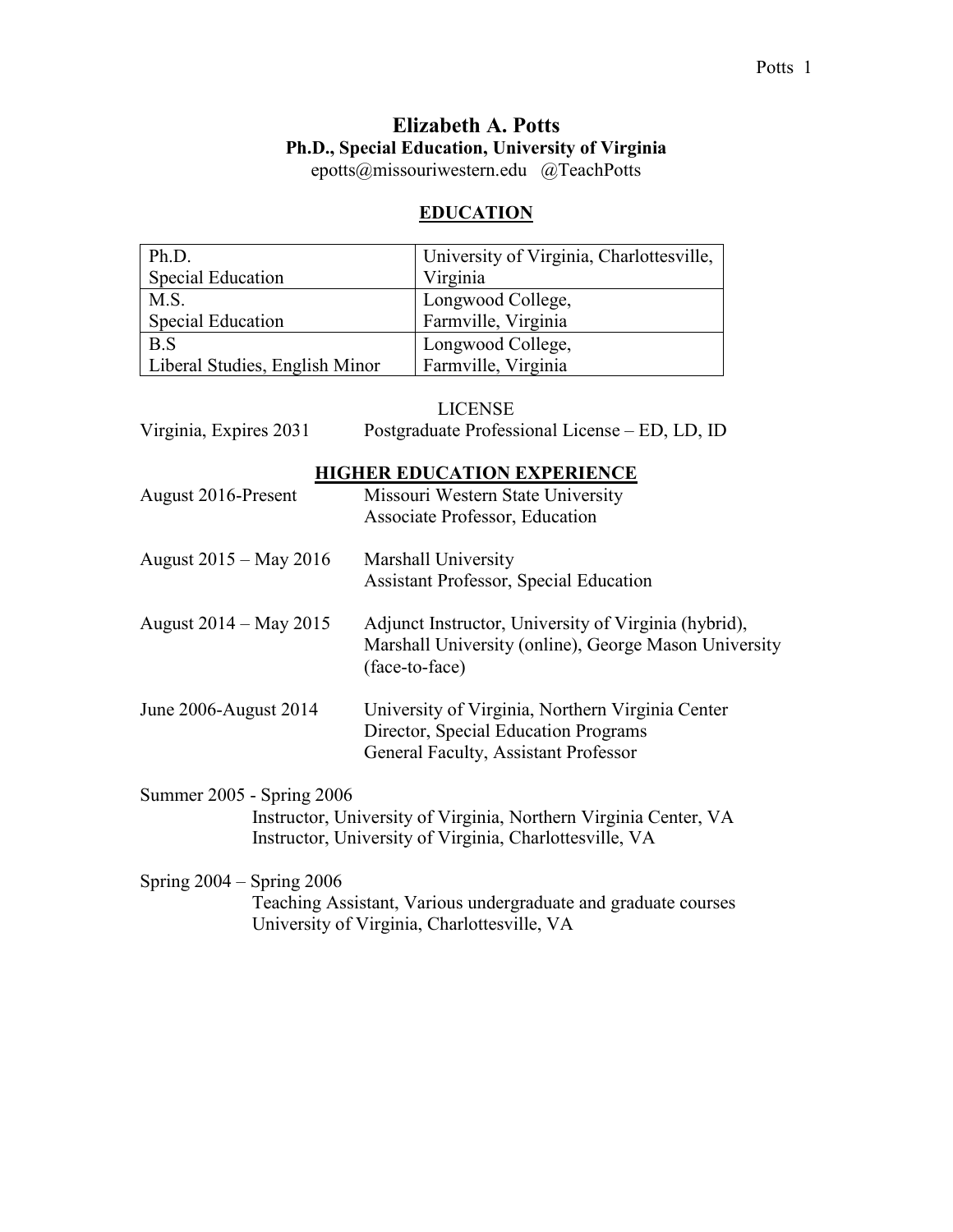- Fall 2004 Interim Field Placement Coordinator, University of Virginia. Charlottesville, VA
- Summer 2004-Fall 2005 Item writer, American Institutes for Research

Fall 2003 – Fall 2005 University Supervisor for student teachers, University of Virginia Graduate Assistant, Teacher Education Office, UVA

## **CLASSROOM TEACHING EXPERIENCE**

Summer 2004

Intern—Chesterfield County Public Schools, VA, Office of Career and Transition Services

August 2001-June 2003

K-5 Emotional Disabilities Teacher—Chesterfield County, VA

Summer 2002, 2003 Summer School Special Education Liaison—Chesterfield County, VA

Spring 2001 Consultant—Virginia Department of Education

Summer 2000 Intern—Council for Exceptional Children

**PRESENTATIONS** (note maiden name Edgemon; \*invited)

- Potts, E. A. (March 2022). Collecting data while teaching. *MO-CASE Law & 6<sup>th</sup> Annual Collaborative Conference.* Columbia, MO.
- McKinney, R., Howard, L., & Potts, E. (March 2022). Building inclusive environments through employment actions: Considering people with disabilities in Appalachia. *45th Annual Appalachian Studies Conference.* Morgantown, WV.
- Potts. E. A., & Bogan, J. (November 2021). Steering preservice teachers towards success: Uncovering the hidden curriculum of higher education. *Teacher Education Division Conference.* Fort Worth, TX.
- Potts, E. A., Bogan, J., & Jenkins, M. (November 2021). Preparing preservice teachers to monitor their own mental health. *Teacher Education Division Conference.* Fort Worth, TX.
- Howard, L. A., & Potts, E. A. (March 2021). Accessible resumes: Building the first step to employment. *Council for Exceptional Children Convention and Expo.* Virtual.
- Potts, E. A. (March 2021). Tips for taming the paper mountain. *Council for Exceptional Children Convention and Expo.* Virtual.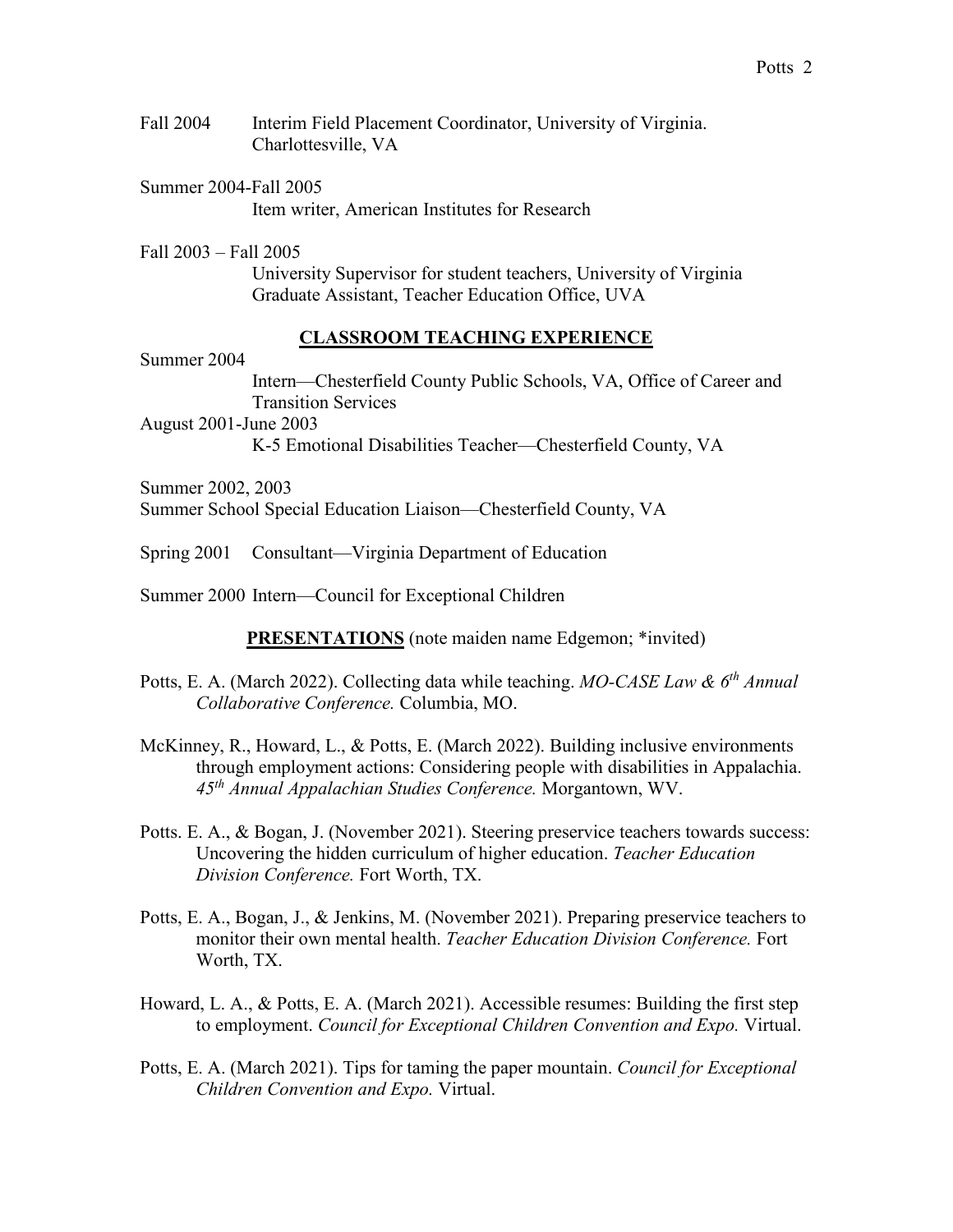- Potts, E. A., & Howard, L. A. (March 2021). Integrating arts to enhance universal design for learning. *Council for Exceptional Children Convention and Expo.* Virtual.
- Potts, E. A. (June 2020). Using in-home smart devices to support e-learners' needs. *2020 Supporting Learners Online Conference*. Millersville University, Virtual Location.
- Potts, E. A., & Bashinski, S. M. (November 2019). Creation of a Special Educator Evaluation Tool Based on CEC Preparation Standards. *Teacher Education Division Conference.* New Orleans, LA.
- Potts, E. A., & Bashinski, S. M. (November 2019). Ongoing Evaluation of Teacher Candidates Using Internal Reviews of Grades and Dispositions. *Teacher Education Division Conference.* New Orleans, LA.
- Bashinski, S. M., & Potts, E. A. (November 2019). Collaborating with Community Agencies to Develop Capstone Internship Experiences. *Teacher Education Division Conference.* New Orleans, LA.
- Bashinski, S. M., & Potts, E. A. (November 2019). How Might School Administrators Most Effectively Assess the Performance of New Special Education Teachers? *Teacher Education Division Conference.* New Orleans, LA.
- \*Potts, E. A., & Howard, L. A. (2019, October 10). New teachers: Surviving the schedule [Webinar]. In edWeb.net *Teaching All Students* series.
- Bashinski, S. M., & Potts, E. A. (September 2019). Whole class behavior management systems and how to individualize them for tough kids. *SJSD ENGAGE Summit*. St. Joseph, MO.
- Potts, E. A., & Bashinski, S. M. (January 2019). Evaluating special educators using the CEC initial preparation standards. *Council for Exceptional Children Convention and Expo.* Indianapolis, IN.
- Potts, E. A., & Howard, L. A. (January 2019). Integrating art to aid recall: Teaching students to create visual mnemonics. *Council for Exceptional Children Convention and Expo.* Indianapolis, IN.
- Howard, L. A., & Potts, E. A. (January 2019). IEP transition planning: Jump-starting success through partnerships with colleges. *Council for Exceptional Children Convention and Expo.* Indianapolis, IN.
- Bogan, J., Potts, E., & Hall, J. (November 2018). High-leverage practices: Implementation in the field by practitioners. *Teacher Education Division Conference.* Las Vegas, NV.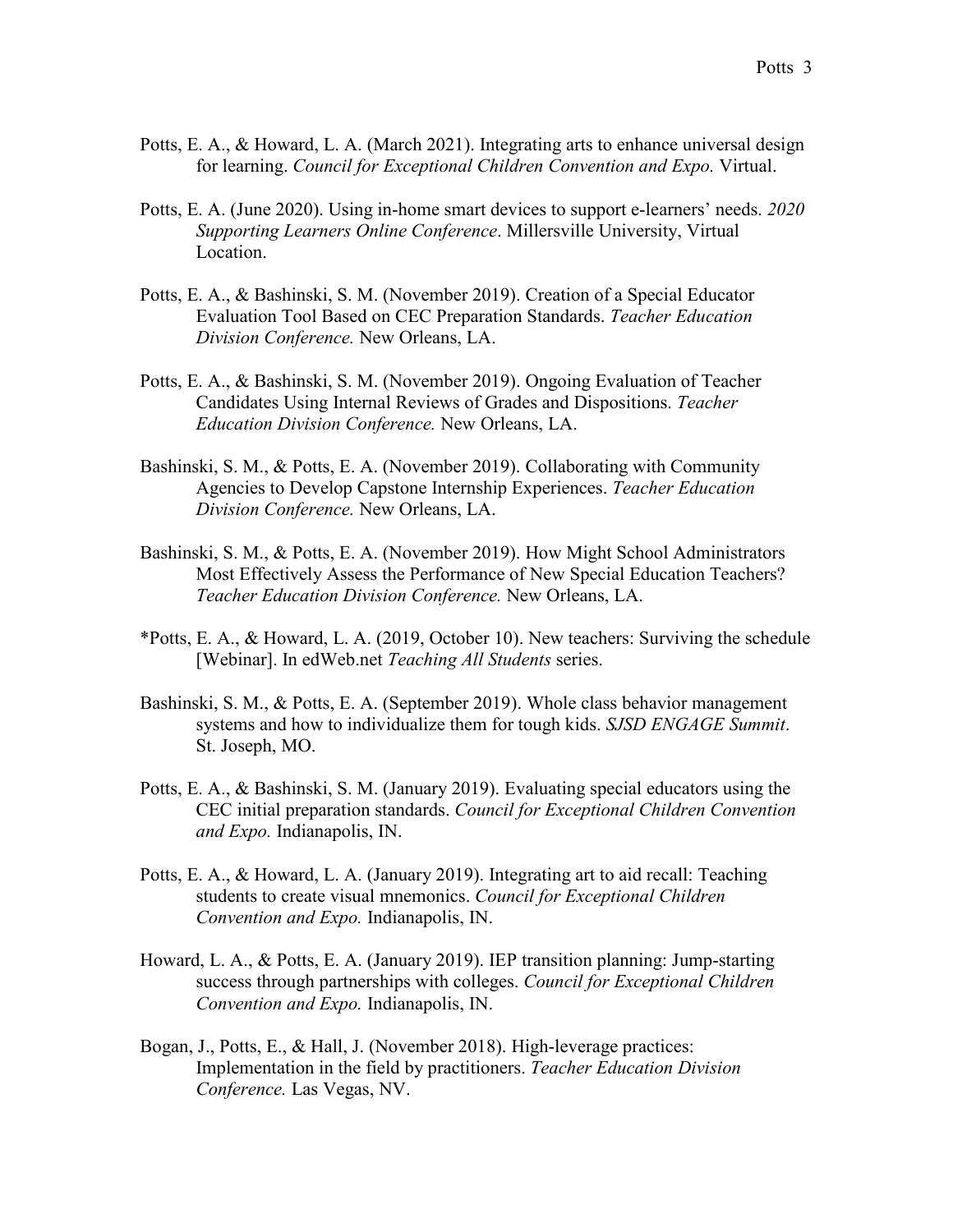- Potts, E. (November 2018). Teaching collaboration skills using case studies as common experience. *Teacher Education Division Conference.* Las Vegas, NV.
- Potts, E., Bogan, J., & Hall, J. (November 2018). Experienced teachers' use of reflection to improve their practice: Survey results. *Teacher Education Division Conference.* Las Vegas, NV.
- Howard, L. H., & Potts, E. A. (November 2017). Highly leveraged practices in online classrooms: Making the most of technology. *Teacher Education Division Conference.* Savannah, GA.
- Howard, L. H., & Potts, E. A. (November 2017). Serving college students with disabilities by teaching faculty to use universal design. *Teacher Education Division Conference.* Savannah, GA.
- Potts, E. A., & Howard, L. A. (November 2017). Evaluating teaching behaviors of preservice teachers with disabilities: 504 plans vs. dispositional rubrics. *Teacher Education Division Conference.* Savannah, GA.
- Potts, E. A., & Howard, L. A. (November 2017). Using free collaborative tools in online courses. *Teacher Education Division Conference.* Savannah, GA.
- Howard, L. H., & Potts, E. A. (November 2016). Student teacher to classroom teacher: "Hacks" for first year teachers. *Teacher Education Division Conference*. Lexington, KY.
- Potts, E. A., & Howard, L. A. (November 2016). Care and handling of adjunct faculty: Setting adjuncts up for success. *Teacher Education Division Conference*. Lexington, KY.
- Potts, E. A., & Howard, L. A. (April 2016). Surviving the first year: What new special education teachers need to know. *Council for Exceptional Children Convention and Expo*. St. Louis, MO.
- Howard, L. A., Potts, E. A., & Kaplan, P. J. (April 2016). Accessibility, assistive technology, and advocacy: Infusing technology in teacher preparation. *Council for Exceptional Children Convention and Expo*. St. Louis, MO.
- \*Potts, E. A. (October 2015). Keynote Address: It's their future: Involving students in their transition planning. *West Virginia Council for Exceptional Children Conference*, Roanoke, WV.
- Potts, E. A., & Howard, L. A. (October 2015). Making the Most of CBI: Fitting Life Skills into Community Outings. *West Virginia Council for Exceptional Children Conference*, Roanoke, WV.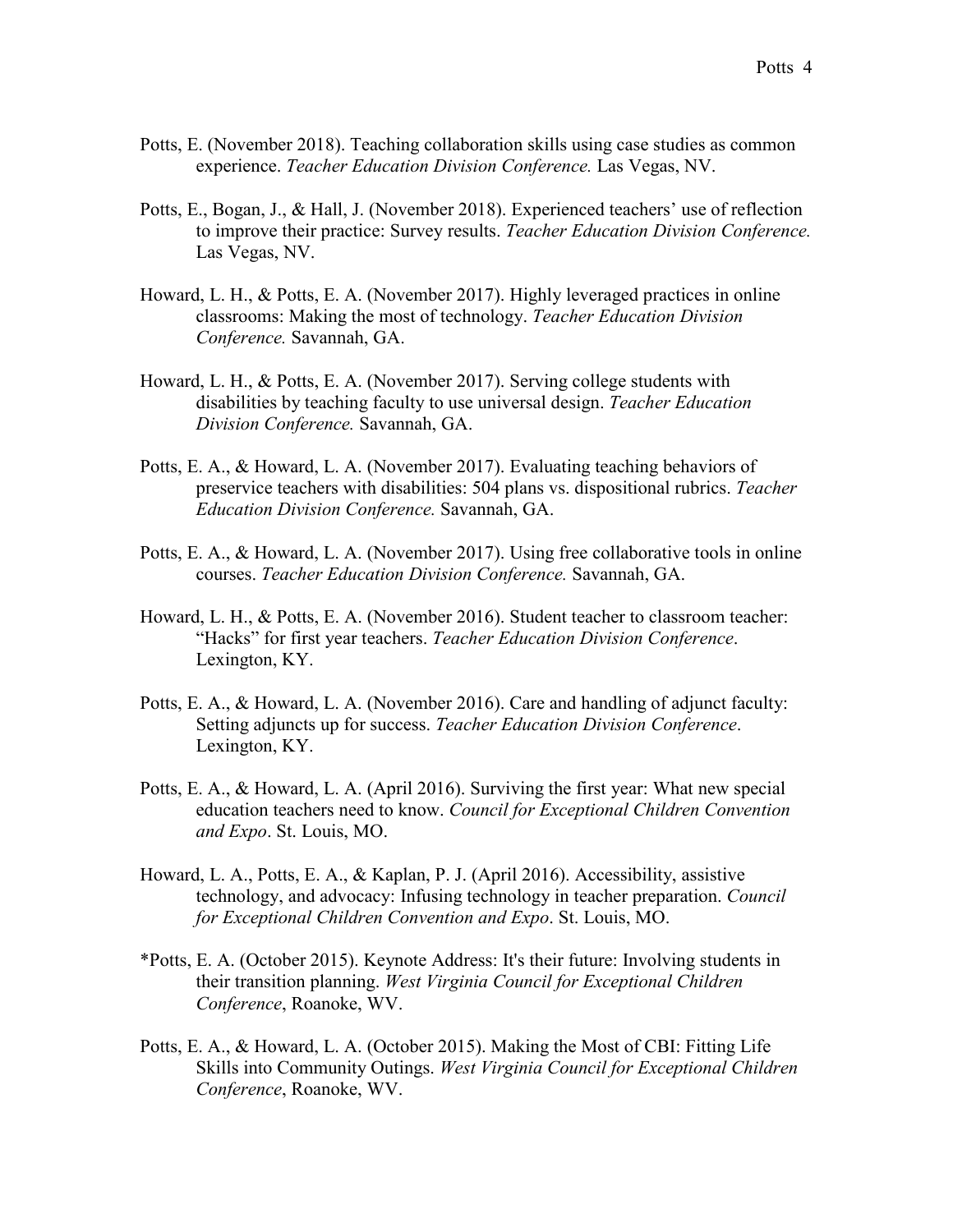- Potts, E. A., & Howard, L. A. (April 2014). Co-teaching evaluation: Guidance and practice for administrator use in observations. *Council for Exceptional Children Convention and Expo.* Philadelphia. PA.
- Howard, L. A., & Potts, E. A. (October, 2014). Including students with disabilities in advanced science classes. *National Science Teachers Association Richmond Area Conference*. Richmond, VA.
- Friesland, N., Potts, E. A., & Howard, L. A. (April, 2014). Money matters: Preparing students and families for postsecondary responsibilities. *Council for Exceptional Children Convention and Expo.* Philadelphia, PA.
- Potts, E. A., & Howard, L. A. (April 2013). Assessing co-teaching: Using reflection in the planning process to promote continuous improvement. *Council for Exceptional Children Convention and Expo.* San Antonio, TX.
- Potts, E. A., & Howard, L. A. (April 2013). Postsecondary non-degree programs for young adults with disabilities: A descriptive review. *Council for Exceptional Children Convention and Expo.* San Antonio, TX.
- Howard, L. A., & Potts, E. A. (April 2013). Administrative support/knowledge of coteaching: What administrators tells us. *Council for Exceptional Children Convention and Expo.* San Antonio, TX.
- Howard, L. A., & Potts, E. A. (April 2013). Advanced placement (AP) science classes: Recruiting students with disabilities. *Council for Exceptional Children Convention and Expo.* San Antonio, TX.
- Howard, L. A., Potts, E. A., & Linz, E. (November, 2013). Including students with disabilities in advanced science classes. *National Science Teachers Association Charlotte Area Conference*. Charlotte, NC.
- Potts, E. A., & Howard, L. A. (April 2012). Administrators facilitating co-teacher: Strategies for setting up, encouraging, supporting, and evaluating. *Council for Exceptional Children Convention and Expo*. Denver, CO.
- Potts, E. A., & Howard, L. A. (April 2012). Evidence 101: Helping parents evaluate interventions for signs of quackery. *Council for Exceptional Children Convention and Expo*. Denver, CO.
- Howard, L. A., & Potts, E. A. (April 2012). Inclusive advanced placement/honor classes: Tips to share with math and science teachers. *Council for Exceptional Children Convention and Expo*. Denver, CO.

Potts, E. A., & Howard, L. A. (April, 2011). Pioneering parents' experiences in special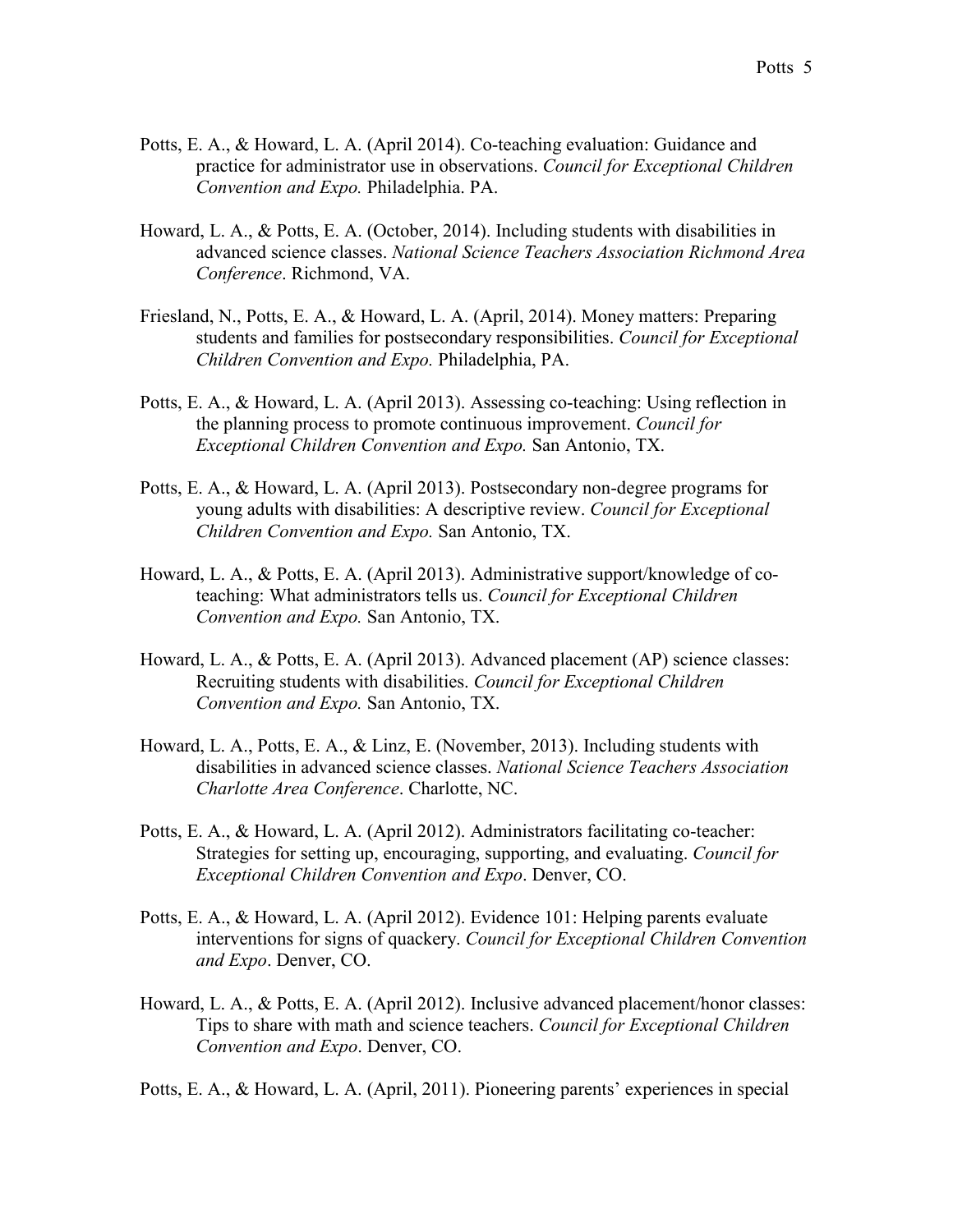education process and advocacy. *Council for Exceptional Children Convention and Expo*. National Harbour, MD.

- Potts, E. A., & Howard, L. A. (April, 2010). Historical Perspectives on the Special Education Process: Mothers Speak Up. *Council for Exceptional Children Convention and Expo.* Nashville, TN.
- Potts, E. A., & Howard, L. A. (April, 2009). Planning for Co-Teaching: From Curriculum Framework to Lesson Plans Benefiting ALL Students. *Council for Exceptional Children Convention and Expo.* Seattle, WA.
- Potts, E. A., & Shelton, T. (April, 2009). The Characteristics of Children's Literature with Main Characters on the Autism Spectrum. *Council for Exceptional Children Convention and Expo.* Seattle, WA.
- Howard, L. A., & Potts, E. A. (April, 2008). General education teacher to special education teacher: A pilot project for recruitment. *Council for Exceptional Children Convention and Expo.* Boston, MA.
- Jablonski, B. R., Potts, E. A., & Wiley, A. (April, 2008). Providing access to assessment: How should IEP teams make decisions about accommodations? *Council for Exceptional Children Convention and Expo.* Boston, MA.
- Sayeski, K., & Edgemon, E. (January, 2006). Using a standards-based, formative assessment tool to facilitate growth during the student teaching semester: Analysis of two years of implementation. *AACTE Annual Meeting and Exhibits*. San Diego, CA.
- Edgemon, E. (March, 2001). Involving students in IEP. *Longwood Conference on Teaching and Learning: Educators as Reflective Leaders*. Farmville, VA.

#### **PEER-REVIEWED PUBLICATIONS** (note maiden name Edgemon)

- Potts, E. A., & Bashinski, S. M. (2020). Ten teacher-friendly data collection ideas for use during instruction. *ReThinking Behavior, 3*(3), 28-35. https://www.pageturnpro.com/Midwest-Symposium-for-Leadership-in-Behavior-Disorders/94748-RETHINKING-Behavior-Spring-2020/flex.html
- Howard, L., & Potts, E. A. (2009). Using co-planning time: Strategies for a successful co-teaching marriage. *Teaching Exceptional Children Plus, 5*(4), Article 2. Retrieved April 9, 2009, from http://escholarship.bc.edu/education/tecplus/vol5/iss4/art2
- Edgemon, E. A., Jablonski, B. R., & Lloyd, J. W. (2006). A teacher's guide to making decisions about accommodations. *Teaching Exceptional Children, 38*(3), 6-11*.*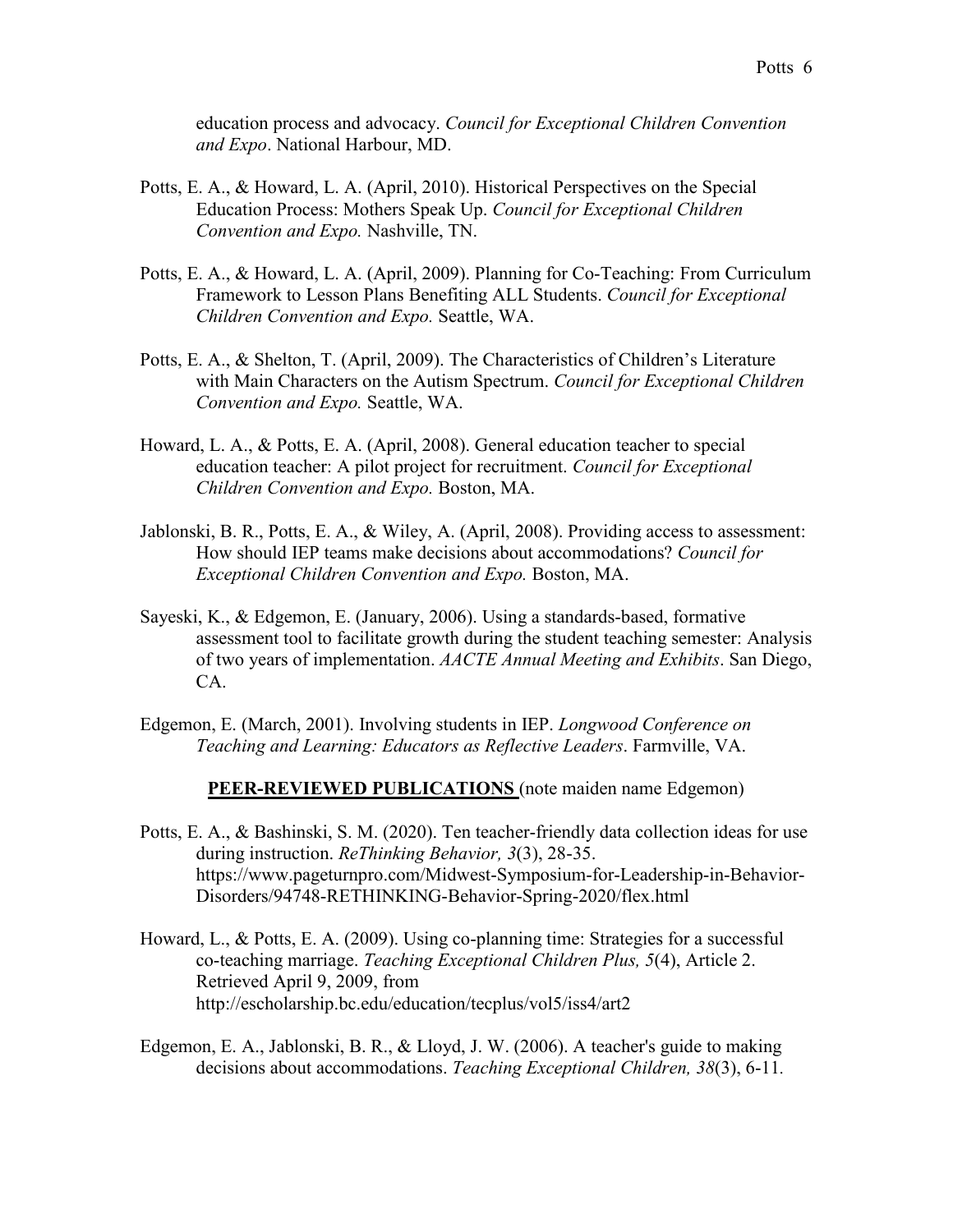## **PUBLICATIONS IN NONREFEREED JOURNALS**

(note maiden name Edgemon; \*invited)

\*Potts, E. A. (2019). [Review of the book *A class by themselves*]. *Teachers College Record*. Retrieved from https://www.tcrecord.org/Content.asp?ContentID=23113

- Howard, L. A., Potts, E. A., & Linz, E. (2013). Reaching the next Stephen Hawking: Five ways to help students with disabilities in advanced placement science classes. *The Science Teacher, 80*(4), 38-41.
- Jablonski, B., Potts, E., & Wiley, A. (2008, December). Providing access to assessment: How should IEP teams make decisions about accommodations? *CEC Today, December 2008*.
- Edgemon, E. (2004). [Review of the book *No child left behind? The politics and practice of school accountability*]. *American School Board Journal, 191*(8), 46.
- Edgemon, E. (2004). [Review of the book *Teaching the restless: One school's remarkable no-Ritalin approach to helping children learn and succeed*]. *American School Board Journal, 191*(8), 44-46.
- **BOOKS AND BOOK CHAPTERS** (note maiden name Edgemon; \*invited) Potts, E. A., & Howard, L. A. (2019). *Launching a career in special education: Your action plan for success.* Baltimore, MD: Brookes.
- Howard, L. A., & Potts, E. A. (2013). *Including students with disabilities in advanced placement, international baccalaureate, and/or honors classes: What teachers need to know.* Arlington, VA: National Science Teachers Association Press.
- Potts, E. A. & Howard, L. A. (2011). *How to Co-Teach: A Guide for General and Special Educators.* Baltimore, MD: Brookes.
- \*Edgemon, E. A., Wiley, A. L., Jablonski, B. R., & Lloyd, J. W. (2006). Conducting integrative reviews of special education research: Overview and case study. In T.E. Scruggs & M.A. Mastropieri (Eds.), *Applications of research methodology: Advances in learning and behavioral disabilities* (vol. 19). Oxford, UK: Elsevier.

## **SERVICE TO PREVIOUS INSTITUTIONS**

|                    | November 2009 – June 2012                                      |
|--------------------|----------------------------------------------------------------|
|                    | Member, School of Continuing and Professional Studies (SCPS)   |
|                    | Academic Affairs/Advisory Committee; Chair July 2011-June 2012 |
| Summer – Fall 2010 |                                                                |
|                    | Member, SCPS Academic Workgroup                                |
| 2008-2009          | Member, SCPS Adjunct Faculty Task Force                        |
| 2009               | Member, Northern Virginia Center Strategic Planning Committees |
| 2009               | Co-Editor, Northern Virginia Center Newsletter                 |
| 2007-2008          | Member, Program Assessment Committee                           |
|                    |                                                                |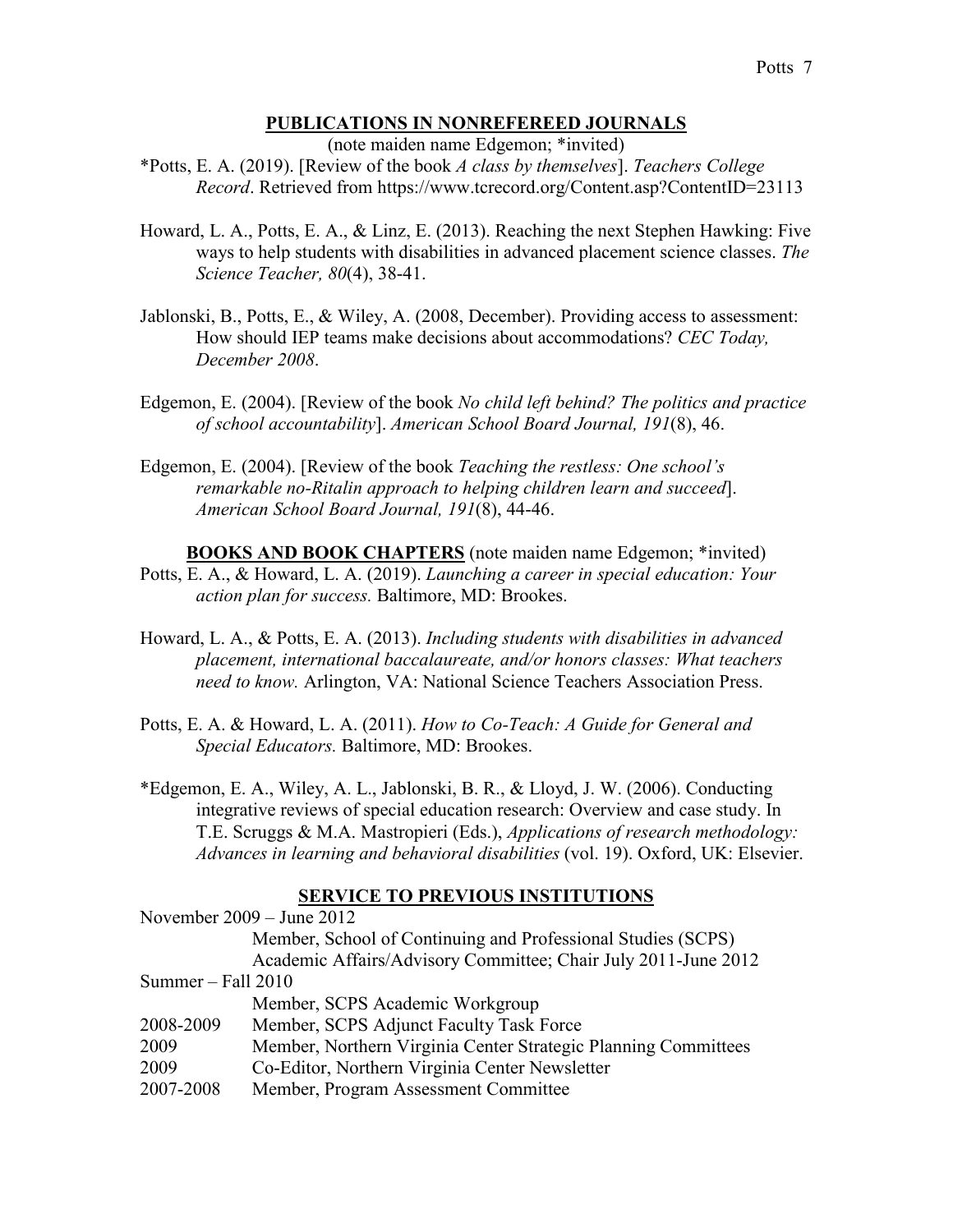| 2006-2007 |  |  | Member, Northern Virginia Center Student Inquiry Group |
|-----------|--|--|--------------------------------------------------------|
|-----------|--|--|--------------------------------------------------------|

## **SERVICE TO MWSU UNIVERSITY**

| Jan 2022     | Created video for the Early College Academic Instructional Video Series |
|--------------|-------------------------------------------------------------------------|
|              | at request of Interim Vice Provost                                      |
| 2021-present | Academic Program Review Committee, Chair 21-22                          |
| 2020-2021    | Academic Program Review Guideline Development Team, Chair               |
| 2019-present | Graduate Council, Education Department Representative                   |
|              | *Spring 2021: Policy review and update committee                        |
|              | *Various subgroups including coordinating subcommittees, working        |
|              | recruitment booths, and curriculum review                               |
| 2017-2021    | Academic Regulations and Standards and Honesty Committee, Member;       |
|              | Chair, 2020-2021                                                        |
| 2017-2019    | GriffLIFE Committee, Member                                             |
| Fall 2018    | Big O Ableism, Consultant to Program Development                        |
| 2018         | Presentation to College for Kids Program                                |
| 2017-present | Department representative at University Showcase Day                    |
| 2017         | Canvas LMS Pilot Instructor                                             |
|              |                                                                         |
|              | <b>SERVICE TO EDUCATION DEPARTMENT AT MWSU</b>                          |
|              | 2020-present Department midtenure review and tenure review committees   |
|              |                                                                         |
|              | *Fall 2020, midtenure review committee for 3 (chair of 1)               |
|              | *Fall 2021, tenure review for 1 in department (chair), promotion review |
|              | for 1 in department, promotion review for 1 outside of department       |
| 2020-present | CAEP standard 3 subcommittee                                            |
| 2017-present | Teacher Education Admission and Retention Committee chair               |
| 2018-2021    | Kappa Delta Pi, Xi Omega Chapter, Counselor                             |
| 2018-2021    | Graduate Committee (committee was absorbed by full faculty in 2021)     |
| 2018         | <b>MEP Disposition Plan Replacement Committee</b>                       |
| 2018         | <b>Science Education Faculty Search Committee</b>                       |
| 2017-2018    | <b>Capstone Revision Committee</b>                                      |
| 2017         | <b>Capstone Grading Committee</b>                                       |
| 2017         | Video Capstone Exploration Subcomittee                                  |
| 2016-2017    | Teacher Education Admission and Retention Committee member              |
| 2016         | Majors Honors Program Committee                                         |
| 2016         | Prerequisite Review Subcommittee                                        |

# **SERVICE TO THE PROFESSIONAL COMMUNITY**

Secretary, TED Small Special Education Programs Caucus, 2021-present Annual Report Reviewer, Council for the Accreditation of Educator Preparation, 2019- 2020 MEES content validity study, participant, October 2018

Reviewer, manuscript proposal, Plural Publishing, 2018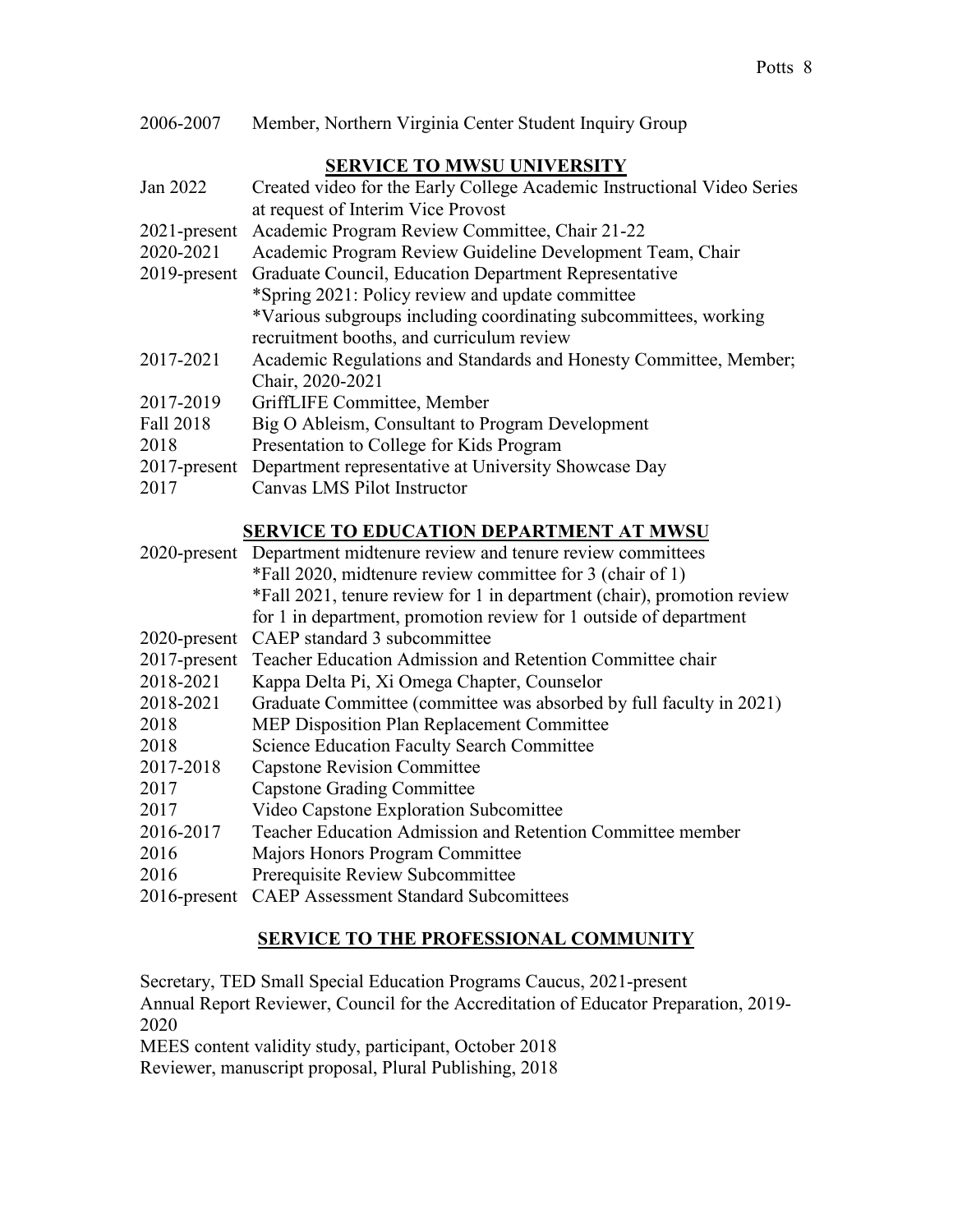Teacher Education Division of the Council for Exceptional Children Publications and Communications Technology Committee, member, 2017-2019 Proposal Reviewer, Teacher Education Division Annual Fall Conference 2010, 2014, 2016, 2017, 2018, 2019 Proposal Reviewer, Council for Exceptional Children Annual Convention 2007-2012; 2020, 2021 Reviewer, manuscript proposal, Brookes Publishing, 2012-2015; 2020 Council for Exceptional Children: Vice President, West Virginia Chapter (2015-2016) Reviewer, manuscript proposal and manuscript, NSTA Press, 2010 Reviewer, texts, Pearson Education Inc., 2009 Consultant, Laurie Mitchell Employment Center, 2007-2008 Guest Reviewer, *Behavioral Disorders*, 2004-2005

## **AWARDS**

2020-2021 Nominated for MWSU Advisor Shout-Out Awards 2005 John and Florence May Fellowship *Department of Curriculum, Instruction, and Special Education*, Curry School of Education

## **PROFESSIONAL AFFILIATIONS**

Council for Exceptional Children: National and Missouri chapters Council for Exceptional Children: Council for Children with Behavioral Disorders Division Council for Exceptional Children: Division for Research Council for Exceptional Children: Teacher Education Division Council for Exceptional Children: Teacher Education Division, Small Special Education Programs Caucus Council for Exceptional Children: Division for Learning Disabilities Phi Delta Kappa, Local Chapter Officer, 2010-2013 Kappa Delta Pi

#### **PROFESSIONAL TRAINING**

| Nov 21-April 22  | Preparing Teacher Candidates for Online and Hybrid Instruction |
|------------------|----------------------------------------------------------------|
|                  | <b>CEEDAR Affinity Group</b>                                   |
| Sept 21-May 22   | Practice-Based Learning Opportunities CEEDAR Affinity Group    |
| Nov 20-May 21    | TED Diversity Book Club, Teaching Across Cultural Strengths    |
| August 20-Jan 21 | Effective Remote Instruction Strategies in Higher Education    |
|                  | <b>CEEDAR Affinity Group</b>                                   |
| December 2016    | Completed Online Learning Consortium course                    |
|                  | Fundamentals: Engaging Learners in Online Discussions          |
| November 2015    | Completed Pedagogy Matters training for online instruction     |
| October 2015     | Completed Quality Matters training for online course design    |
| Summer 2005      | Completed Level I Training in Reading Mastery                  |
|                  |                                                                |